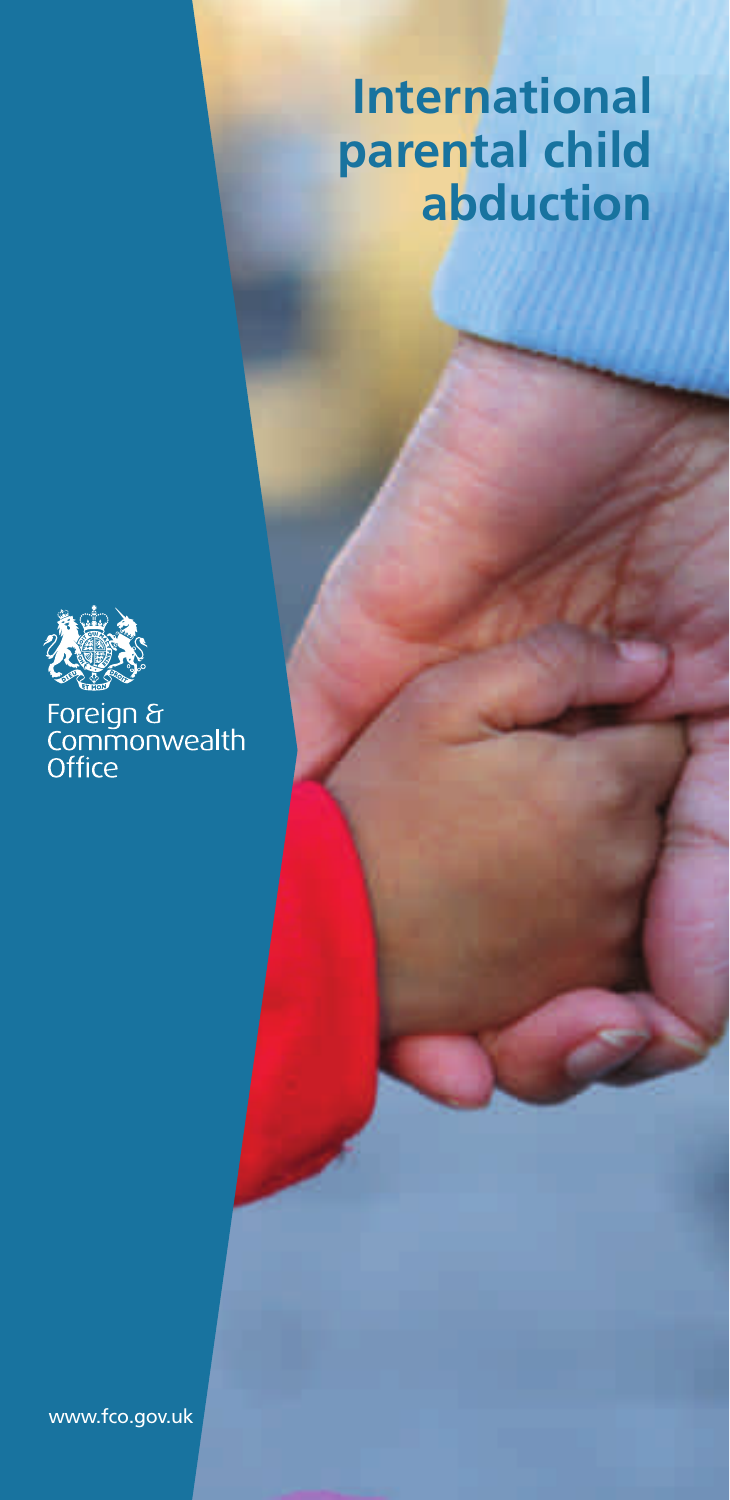# **International parental child abduction**

**Has your child been taken or kept overseas by their other parent or a relative without your permission? Are you worried that this might happen? This leaflet will tell you what you can do and who to contact.**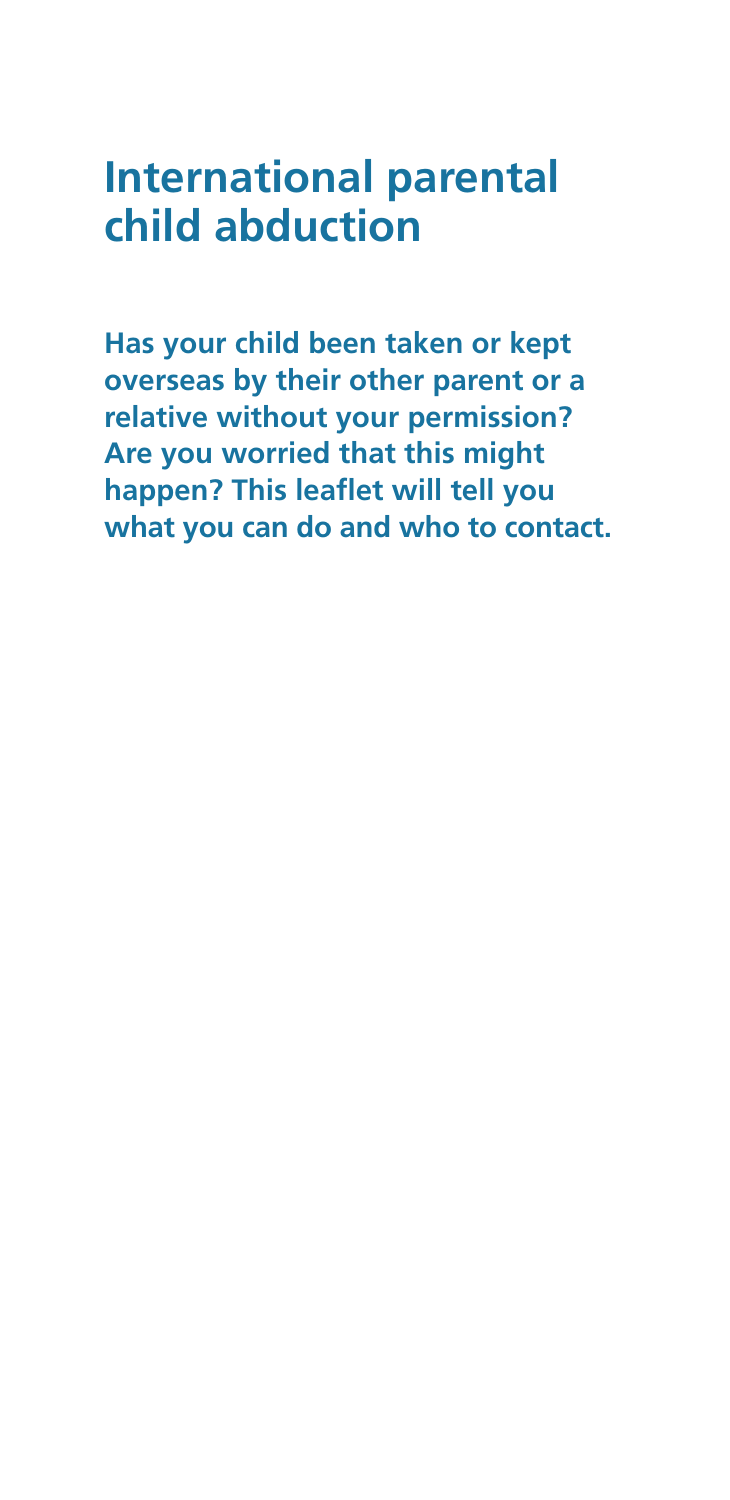# **What can I do if I am worried that my child might be abducted overseas?**

- > If you are not sure about your legal position in relation to your child, consider instructing a suitably qualified family lawyer immediately. You may need to get a residence (custody) or preventative court order to stop your child being taken out of the country. In England, Wales and Northern Ireland, you may need to apply to have your child made a ward of court, through which the court becomes a legal guardian of the child and can exercise its powers to back up its decisions on what is in that child's best interests.
- > Contact **reunite**. This is a charity organisation which provides practical advice and information to parents and families whose children have been, or might be, abducted overseas. They can send you a pack that tells you how you can do your best to prevent child abduction.
- > Write to the Identity and Passport Service (formerly known as the UK Passport Service), enclosing a copy of a UK court order and giving the expiry date, to ask them not to grant a British passport to your child without your permission. They can only do this in certain circumstances – you will need to contact them to find out when they can do this.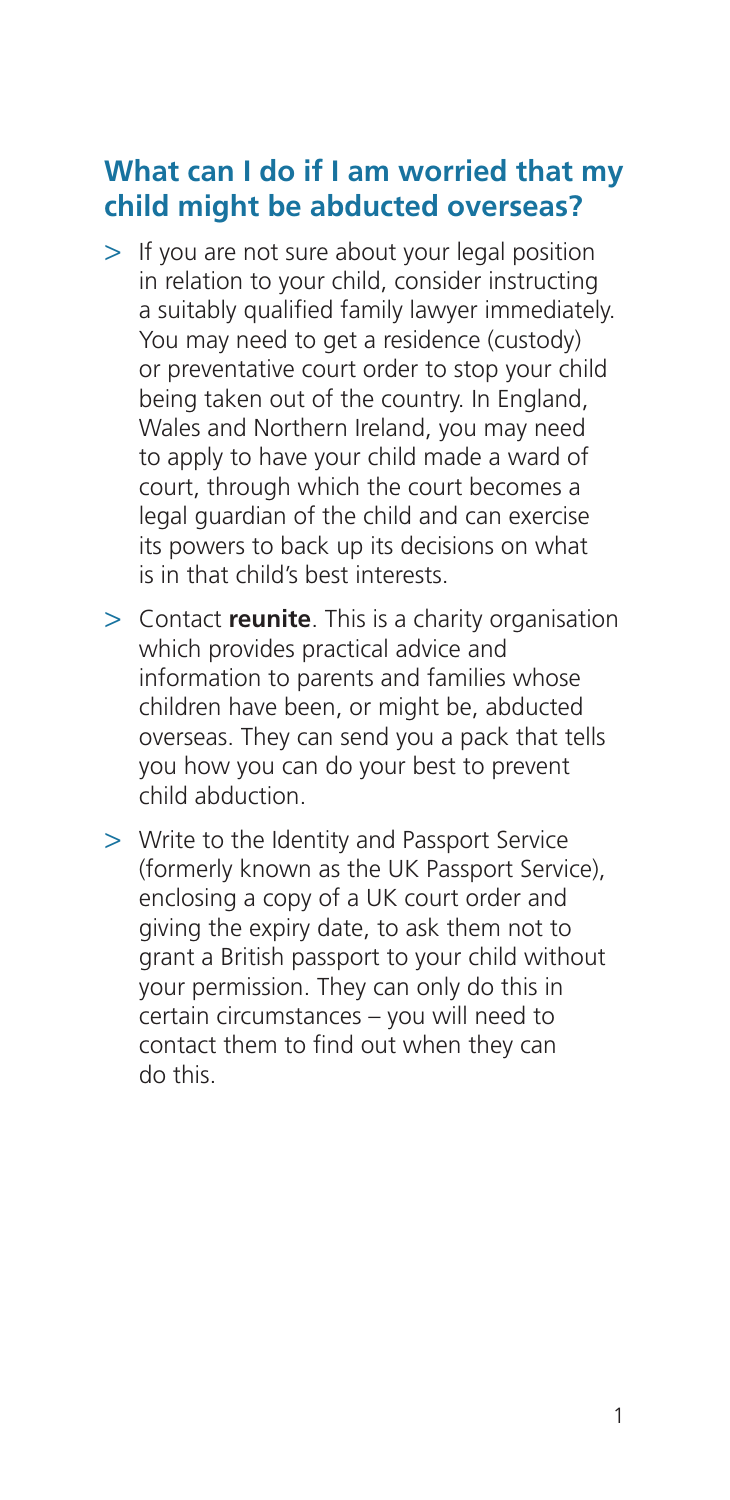- > If the other parent of your child is not British, they may be able to get a passport for the child from their own Embassy, High Commission or Consulate in this country. In that case, you or your lawyer may wish to write to the Embassy, High Commission or Consulate of the other parent's nationality asking them not to issue a passport to your child. They do not have to follow your instructions, but they may do so voluntarily.
- > Contact your local police station. If the police are satisfied that the threat of abduction is real and imminent (that is, you think your child is likely to be taken overseas within 48 hours), they can contact the National Ports Office and ask them to alert all UK points of departure to try to prevent the abduction. This is called a 'Port Alert'.

## **What can I do if my child has been abducted overseas?**

- > Report it to the local police **immediately**. The parent who abducts the child may have committed a criminal offence in the UK. If it is not too late, the police may be able to stop your child being taken out of the country. If your child has been taken overseas but you do not know exactly where, the police can contact Interpol on your behalf. Interpol may be able to work with overseas police forces to help find the child.
- > Contact **reunite**. This is a charity organisation which provides practical advice and information to parents and families whose children have been, or might be, abducted overseas.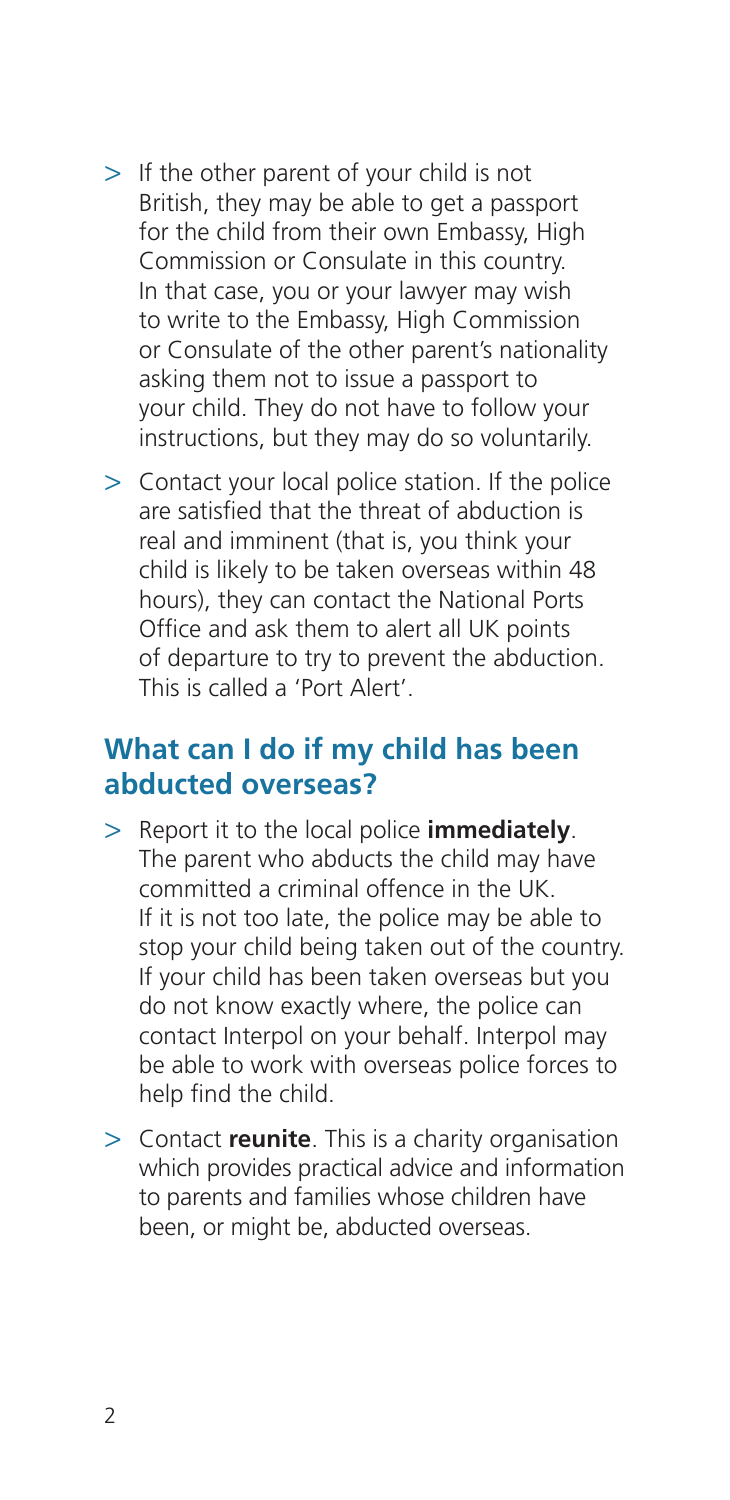- > Instruct a suitably qualified family lawyer in the UK who can provide you with legal advice. reunite has a list of lawyers who might be able to help. Depending on which country your child has been taken to, you may also need to appoint a lawyer overseas.
- > Contact the Child Abduction Section at the Foreign and Commonwealth Office (FCO) on 020 7008 0878 (or the FCO Response Centre on 020 7008 1500 outside of office hours). We can tell you whether the country that your child has been taken to has joined the Hague Convention on International Child Abduction (see below), and provide information about what you can do.

# **What is the Hague Convention?**

The 1980 'Hague Convention on the Civil Aspects of International Child Abduction' is an agreement between various countries which aims to ensure the return of an abducted child to the country where he or she normally lives, so that issues of residence (custody) and contact (access) can be decided by the courts of that country.

## **What happens if my child has been taken to a country that has joined the Hague Convention?**

Contact the relevant UK Central Authority. There are contact details at the end of this leaflet:

- > In England and Wales, the Central Authority is the International Child Abduction and Contact Unit in the Ministry of Justice.
- > In Scotland it is the Scottish Government.
- > In Northern Ireland it is the Northern Ireland Courts Service.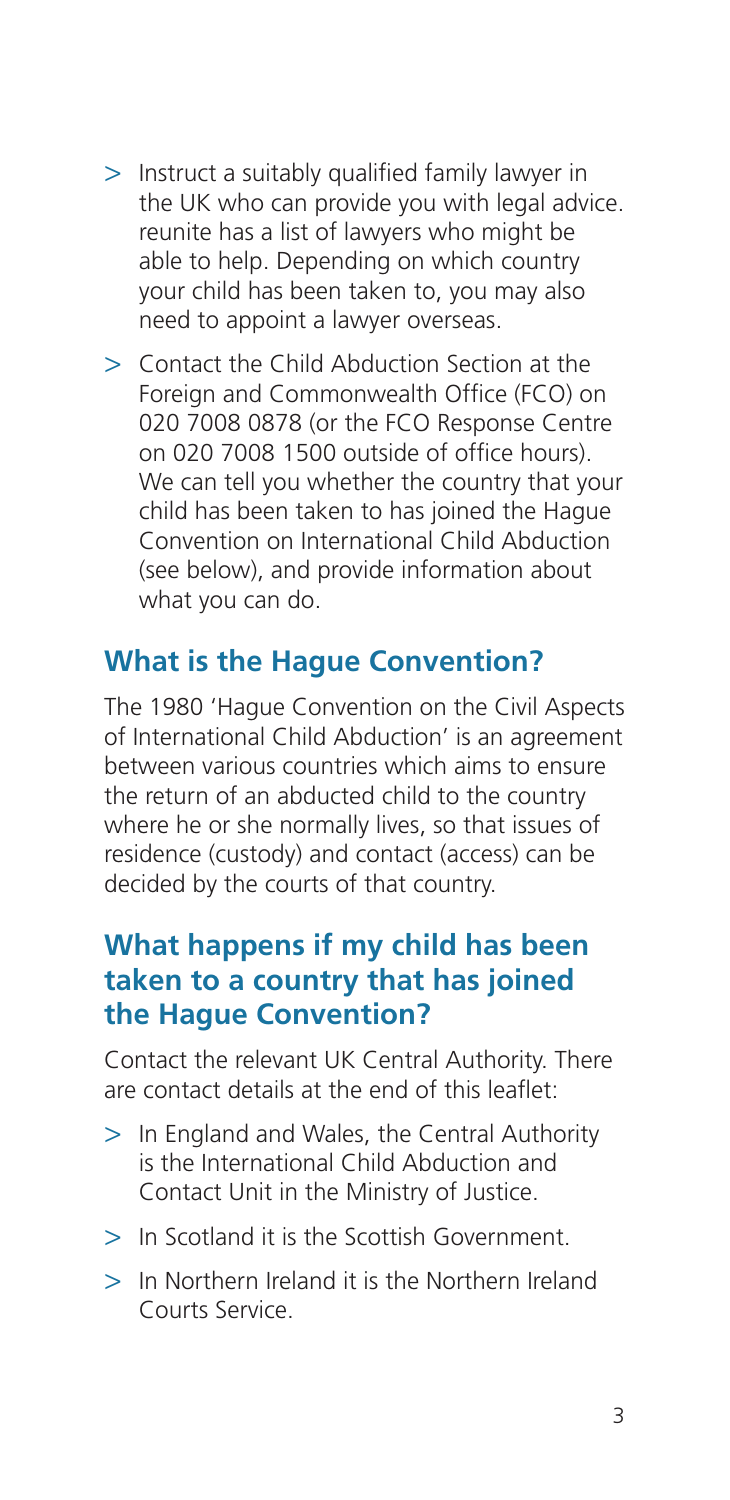The UK Central Authority will handle your case. They may be able to make an application on your behalf under the Hague Convention to the foreign Central Authority. The FCO will not normally become involved in the case, unless the UK Central Authorities ask for our help.

# **What happens if my child has been taken to a country which has not joined the Hague Convention?**

If your child has been taken to a country that has not joined the Hague Convention, there may be no international systems in place to help you. In these cases you can:

- > try to come to an agreement with the other parent
- > start legal proceedings in the courts overseas.

If you cannot come to an agreement with the other parent, you may need to apply to bring your child back to the UK through the courts overseas. The FCO cannot interfere in foreign court proceedings and we cannot guarantee that your child will be returned to you.

# **What can consular staff do to help if your child has been abducted?**

We and our consular staff overseas are committed to giving British nationals all the assistance we properly can.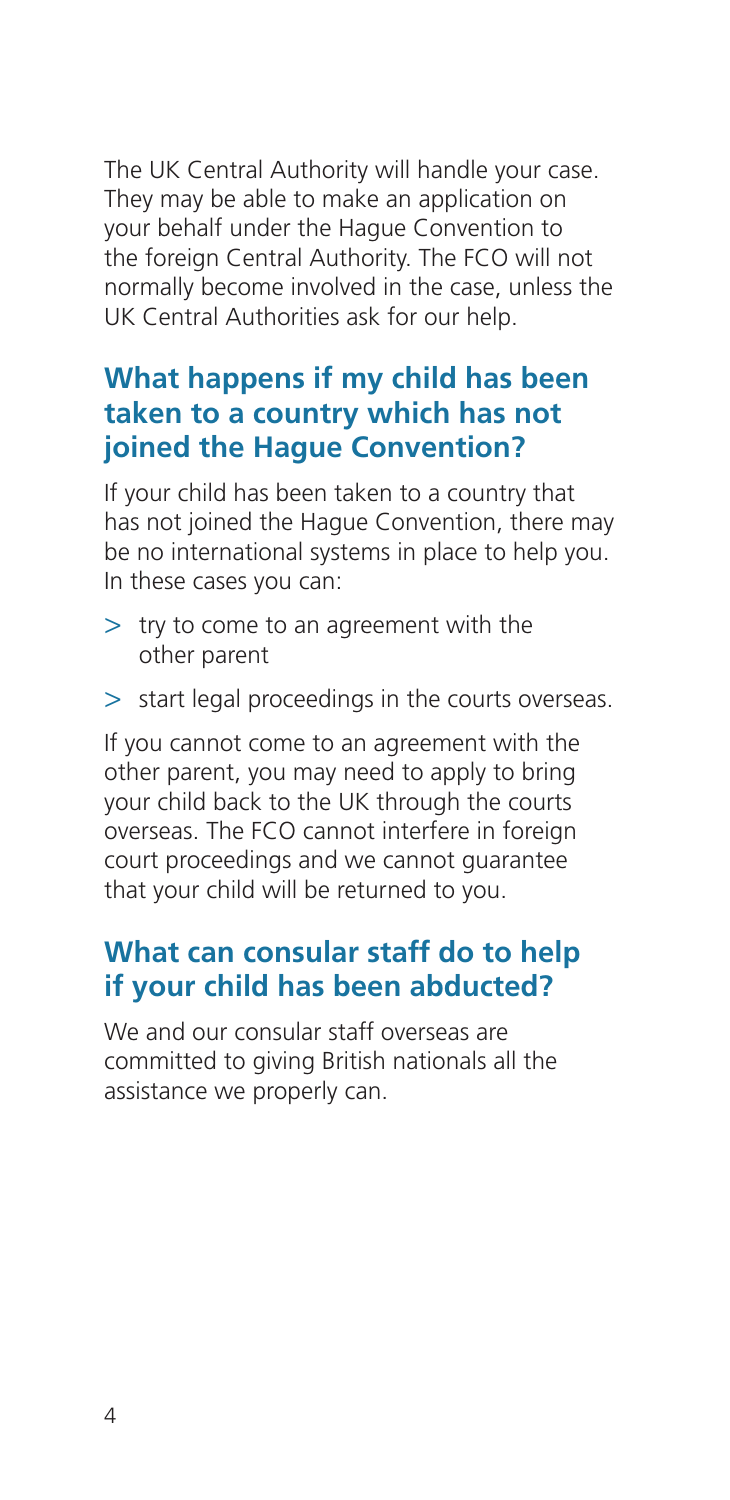We can:

- > provide a list of overseas lawyers (see note 1 below) who speak English (some will be specialists in family law)
- > arrange for a welfare visit; if you have contact details for your child and if the other parent agrees;
- > if you do not know where your child is, we can contact the relevant authorities overseas to check what progress has been made in finding him/her
- > offer travel information and help with finding accommodation locally
- > help you contact the relevant local authorities and organisations when you are overseas
- > where appropriate, contact the courts overseas to express our interest in a case and ask about progress
- > **in exceptional circumstances only**, go to court hearings overseas
- > provide information about translation services
- > where appropriate, issue travel documents.

#### **Note 1:**

Neither the Government nor the relevant British Embassy, High Commission or Consulate can make any guarantee in relation to the professional ability or character of any person or company on the list, nor can they be held responsible in any way for you relying on any advice you are given.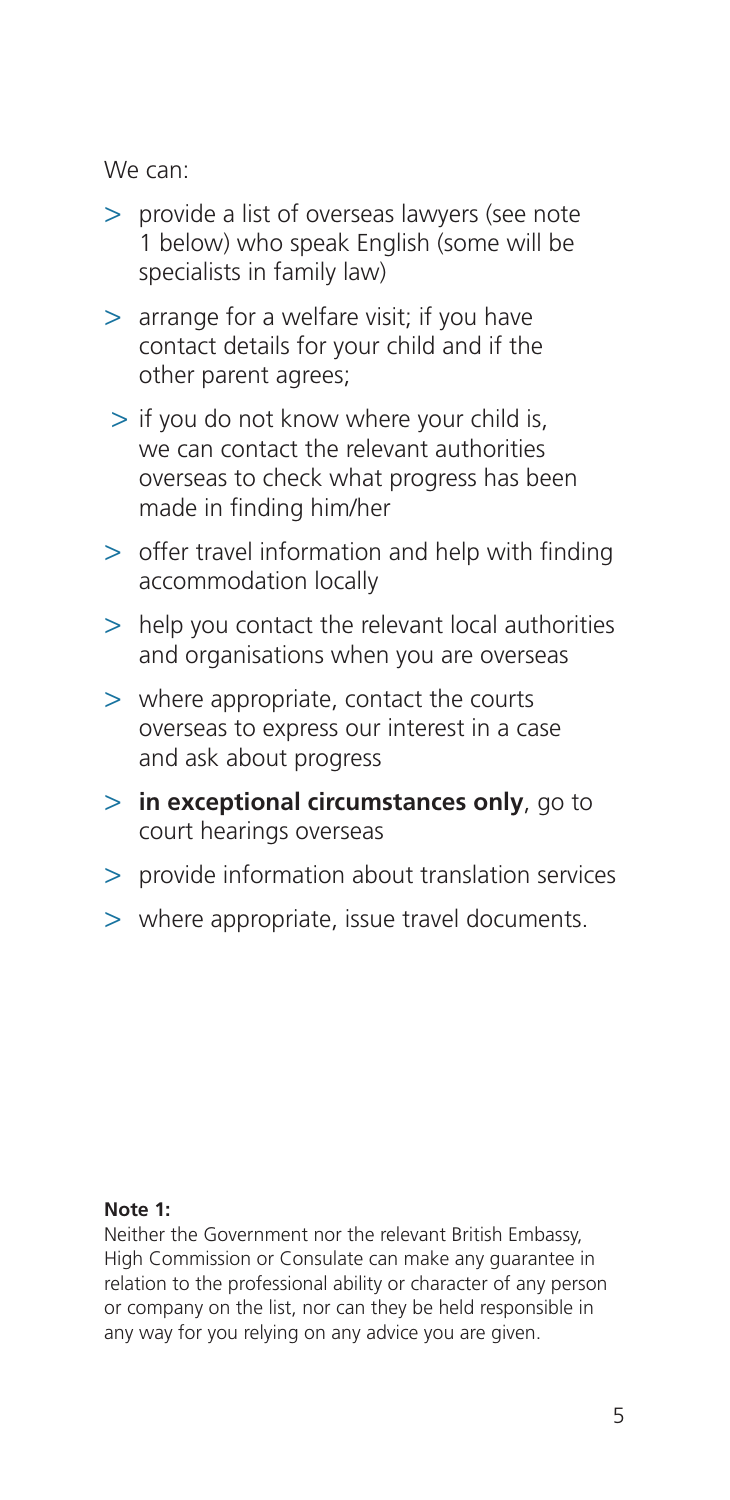We cannot:

- > **'rescue' a child or get involved in any** illegal attempts to bring a child back to the UK
- > locate your child if you do not know where he/she is
- > offer legal advice or interfere in the legal system of another country
- > pay your bills, including legal, translations, travel or accommodation.

# **Dual nationality**

Dual nationality means being the national of more than one country. A child may be a dual national if they were born or lived overseas or if one of his or her parents holds the nationality of another country. If your child has been taken to the country of their second nationality, the authorities there may view your child as a national of that country. This may limit what we can do to help.

# **Taking the first step**

Before you call anyone, be prepared to provide the following information that can help others to help you:

- > Your child's name, age, date of birth, passport details and nationality.
- > Details of the abducting parent and his or her relatives, both in the UK and overseas.
- > Details of any court orders giving you residence or contact.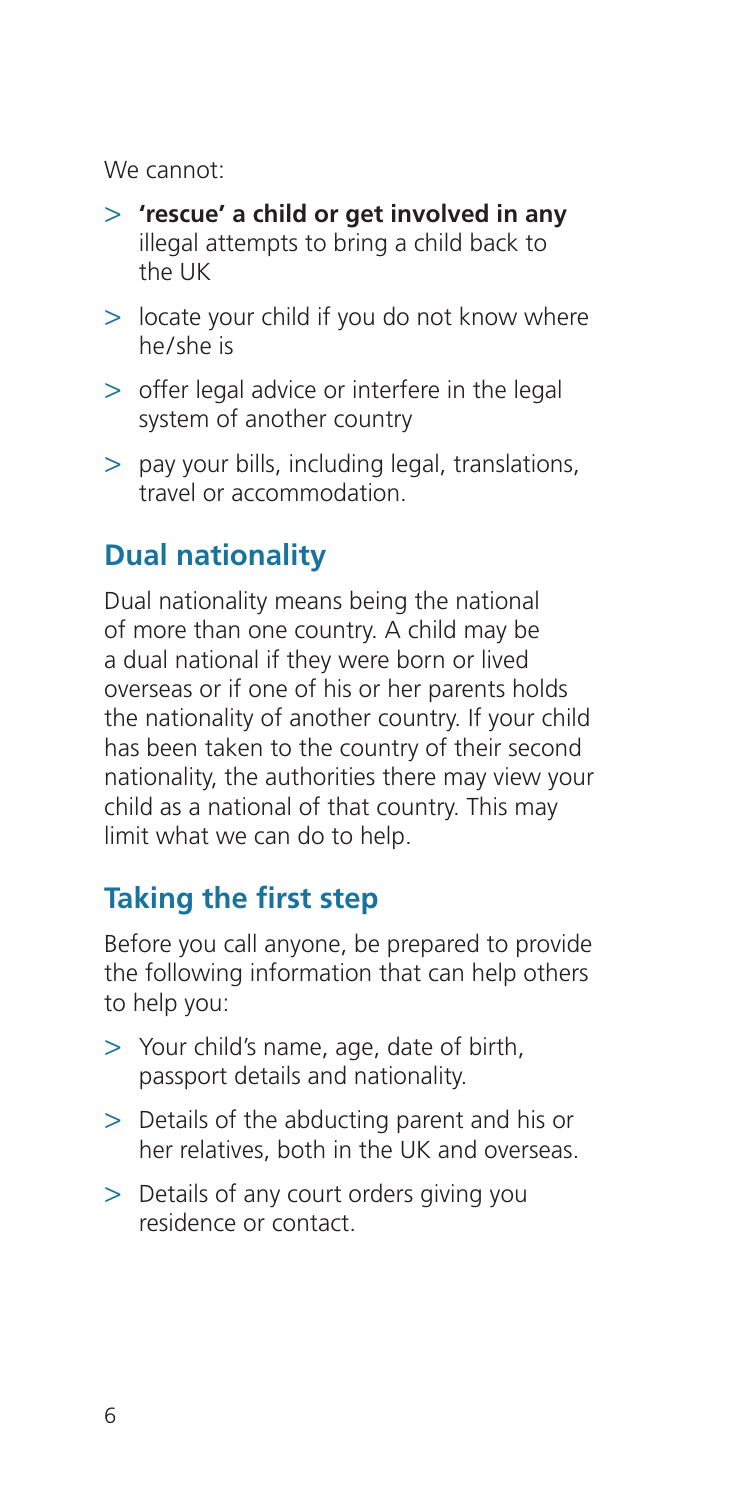# **Useful addresses**

#### **Foreign and Commonwealth Office**

Child Abduction Section Consular Directorate King Charles Street London SW1A 2AH

Tel: 020 7008 0878 (or the FCO Response Centre on 020 7008 1500 outside of office hours) **www.fco.gov.uk/childabduction**

#### **Central Authority for England and Wales**

The International Child Abduction and Contact Unit Ministry of Justice 81 Chancery Lane London WC2A 1DD

Tel: 020 7911 7045 or 020 7911 7047 **www.officialsolicitor.gov.uk**

Central Authority for Scotland International & Human Rights Branch St Andrews House Regent Road Edinburgh EH1 3DG

Tel: 0131 244 4827 or 0131 244 4826/7 **www.scotland.gov.uk/childabduction**

#### **Central Authority for Northern Ireland**

Civil Policy Division Northern Ireland Courts Service 3rd Floor Windsor House 9-15 Bedford Street Belfast BT2 7LT

Tel: 028 9041 2327/2380 **www.courtsni.gov.uk**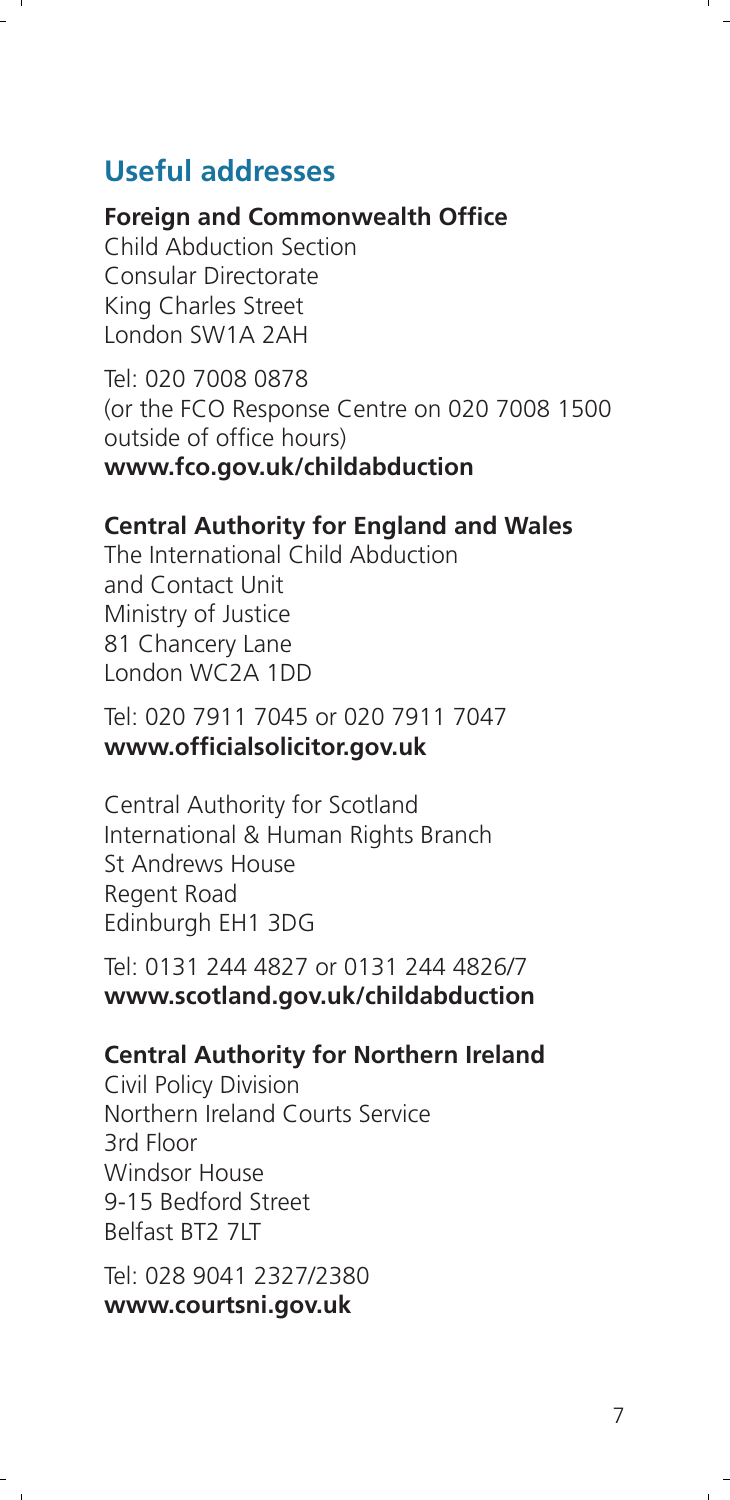#### **Identity and Passport Service**

Globe House 89 Ecceleston Square London SWIV IPN

Tel: 0300 222 0000 (The passport advice line is open 24 hours a day, seven days a week. Calls to this number are charged at standard national rates.) **www.ips.gov.uk**

**reunite International Child Abduction Centre** PO Box 7124 Leicester LE1 7XX

Tel: 0116 2556 234 (advice line) **www.reunite.org**

#### **Missing People**

UK Missing Persons Bureau Foxley Hall Bramshill Hook Hampshire RG27 0JW

Tel: 0845 000 5481 **www.npia.police.uk/missingpersons**